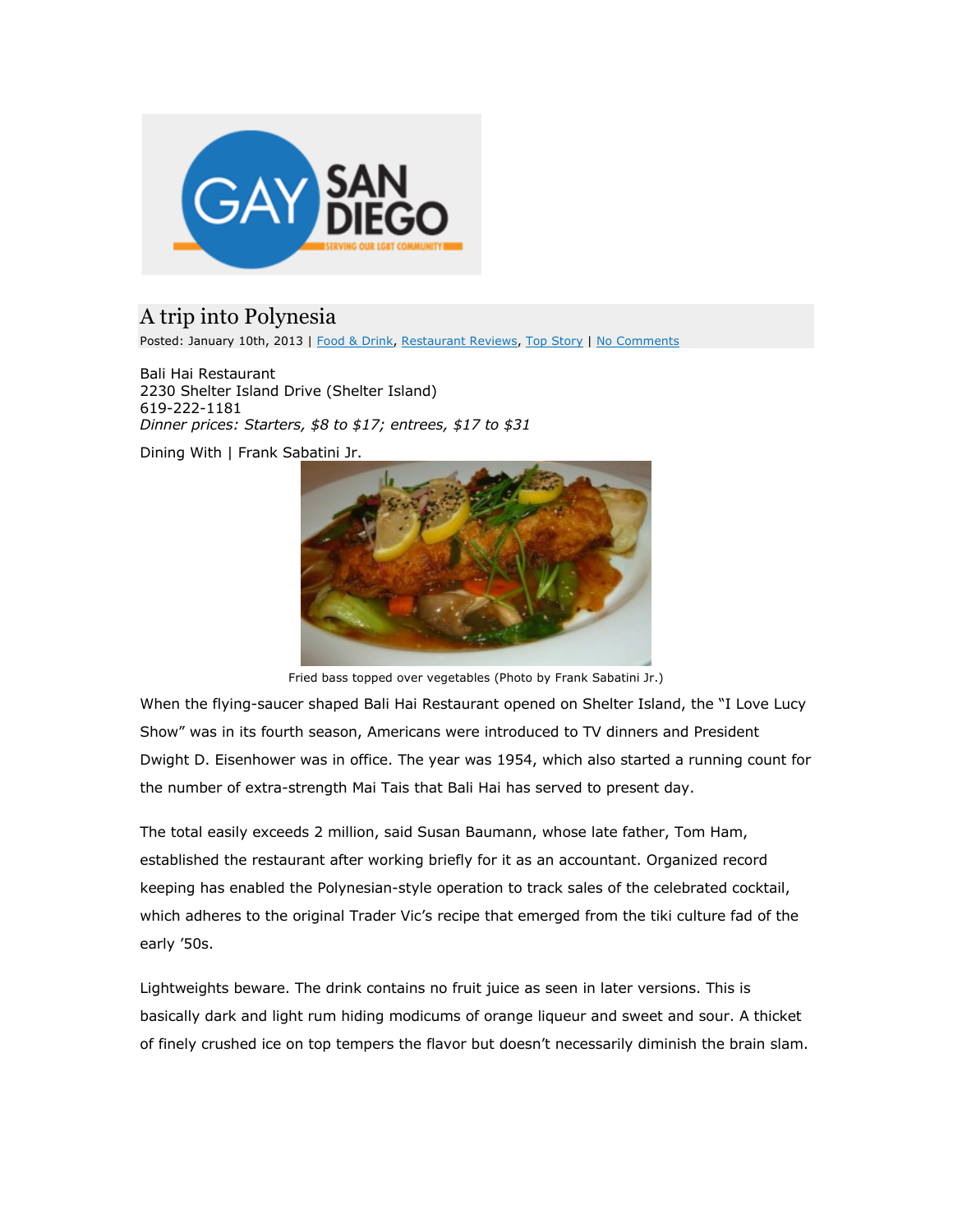My dinner companion, a Hungarian transplant accustomed to hard liquors in his homeland, could barely finish the drink. A friend in a previous visit poured splashes of the cocktail into each Coke refill, resulting in a series of brawny rum and Cokes that carried him through the evening. Provided you have a designated driver, the Mai Tais are a jolly part of the Bali Hai experience.

Complimenting a \$4.5 million renovation a few years ago, as well as one of the best bay views in San Diego, is an ever-changing menu of Pacific Rim dishes, most of them featuring contemporary twists. As of this week, Executive Chef Dion Morales added several new supper creations to the lineup, which include rich lobster-mushroom risotto with a poached egg. Vegetable broth is used for achieving the ideal balance of creaminess while bits of the knuckle meat from Maine lobsters tease the palate with oceanic sweetness. As the egg yolk starts seeping in, the dish turns more luxurious.

Crispy ahi is also new. Ruby-red in the center, the medallions are lined in nori and rice batter. We loved the contrast between their warm, flash-fried rims and their soft, fleshy centers. Fresh and flavorful, the fish was on target to what you'd find at top-notch sushi houses. Less exciting was a debut appetizer of smoked salmon Philly wontons. Assuming that the salmon will eventually be given greater prominence, we could detect only the cream cheese and scallions inside the delicate pillows.

Among the standbys, a starter of coconut shrimp was fantastic. Unlike phony Hawaiian preparations that rely on white sugar to sweeten the shrimp, these are pre-soaked in coconut milk before taking on their sturdy coconut batter. Spunky ginger-lime dipping sauce and refreshing papaya salad provided Malaysian-Thai credence to the dish.



Seared ahi with crispy edges (Photo by Frank Sabatini Jr.)